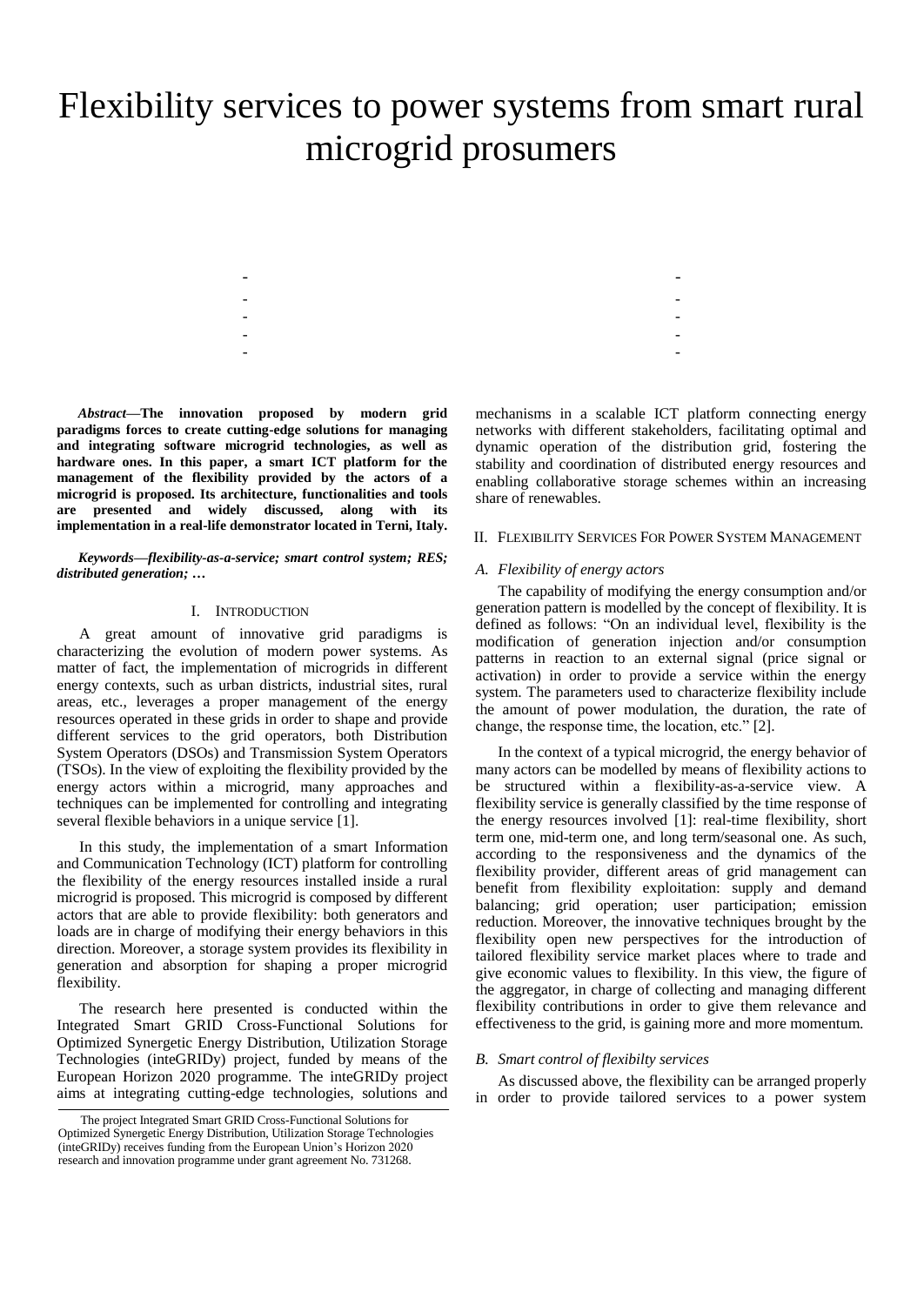stakeholder, such as a grid operator. The strategies for the control and management of these processes are therefore designed in order to exploit flexibility services at their bests. Firstly, the economic benefit maximization of the actors providing the flexibility is the main driver of almost all the management approaches. Subsequently, the technical aspect related to the control of distributed generation, as well as the storage system, are essential aspects taken into account for establishing a management strategy, along with the improvement of power quality indicators. Some other techniques are directly linked to the service requests of a stakeholder, for instance in terms of power profile or price trend following. Finally, these strategies can be also driven by environmental aspects, such as energy losses reduction, polluting emissions control, energy efficiency, etc.

Due to the high inherent complexity of these management tasks, the platforms in charge of the flexibility management are often based upon dedicated solution methods that allow to take into account several aspects and different trends of the phenomena under study. Some of the most innovative and promising techniques among those employed today are: heuristic optimisation, machine learning, multi-agent systems, etc. In this work, an optimisation framework based upon a heuristic algorithm, in particular a genetic one, is proposed.

## III. CROSS-FUNCTIONAL MODULAR PLATFORM SOLUTION FOR FLEXIBILTY MANAGEMENT

In this section, the ICT platform solution proposed by the inteGRIDy project is presented and discussed.

## *A. Purpose*

The main goal of the inteGRIDy project is to provide a complete ICT platform aimed at integrating all the new actors involved in the operations of modern smart microgrids. The integration addresses both new technologies, components, and devices, such as RES, storages, etc., and communication and computational means, such as metering and sensing devices, smart algorithm, and control techniques, etc. In this view, many software and hardware components are going to be integrated in a unique Cross-functional Modular Platform (CMP), an innovative and powerful set of synergetic components relying on openness and interoperability functionalities.

## *B. Architecture*

The architecture of the CMP is structured in three main layers, grouping the main components envisioned for the provision of the different system functionalities. It consists of the different tools, models and mechanisms conceived to support the smartening of distribution services. The CMP consists of the following, hierarchically connected layers of subcomponents:

 Modelling and profiling of grid, Demand Response (DR)/Demand Side Management (DSM) & storage layer: this layer aims at integrating existing models/modelling tools in order to have a wide base of models and profiles characterization able to deliver to the other layers an accurate assessment of the behavior of involved entities.

- Operation analysis framework/simulation layer: this layer produces intermediate results or alternative scenarios, in order to support the decision making and optimisation mechanisms. It integrates current contexts, e.g. current grid conditions or monitoring data, with previously extracted models/profiles in order to use forecasting and prediction techniques.
- Decision making & optimization mechanisms/toolset layer: this layer is in charge of performing all the smart management techniques envisioned for the inteGRIDy system. As a matter of fact, all the information gathered and computed by the other layers of the architecture are conveyed to the Decision making & optimization mechanisms/toolset layer that implements all the functionalities related to the smart control of the energy resources of the system. The adopted approach relies upon several techniques able to optimize, take decisions, and schedule strategies taking into account different sets of criteria or goals to be achieved in particular energy context.

The architecture is enriched with an Integrated Visualization Platform (IVP) that comprises of a set of Human Machine Interfaces (HMIs), tools and services, responsible for enabling access to information of the underlying layers. Moreover, the field middleware modules allow the integration with the physical equipment, enabling access to real-time monitored information, historical data and notifications, suggestions for actuation, as well as the exchange of information with the grid operators. It consist of all the sensors, energy meters, actuators, controllers, etc., that will provide data to the CMP. Finally, the Reference Knowledge Warehouse is responsible for storing the different models, profiles, schemas, indicators, created and maintained by the different CMP components, acting as a common space for sharing and updating information.

## *C. CMP implementation*

The solution proposed in this work allows to manage a rural microgrid described in the next section. The main goal is optimizing the operation of the microgrid taking into account the internal economic benefits of the microgrid and the service request form the DSO.

The envisioned system consists of several components and tools properly mapped over the architecture described above:

- a dashboard put at disposal of the DSO for selecting the typology of service requested;
- a DSO and a microgrid monitoring tool in charge of retrieving real-time data from the field, both regarding grid connection point and internal devices;
- a set of forecasting modules responsible of evaluating the forecasted power profiles of the energy units inside the microgrid;